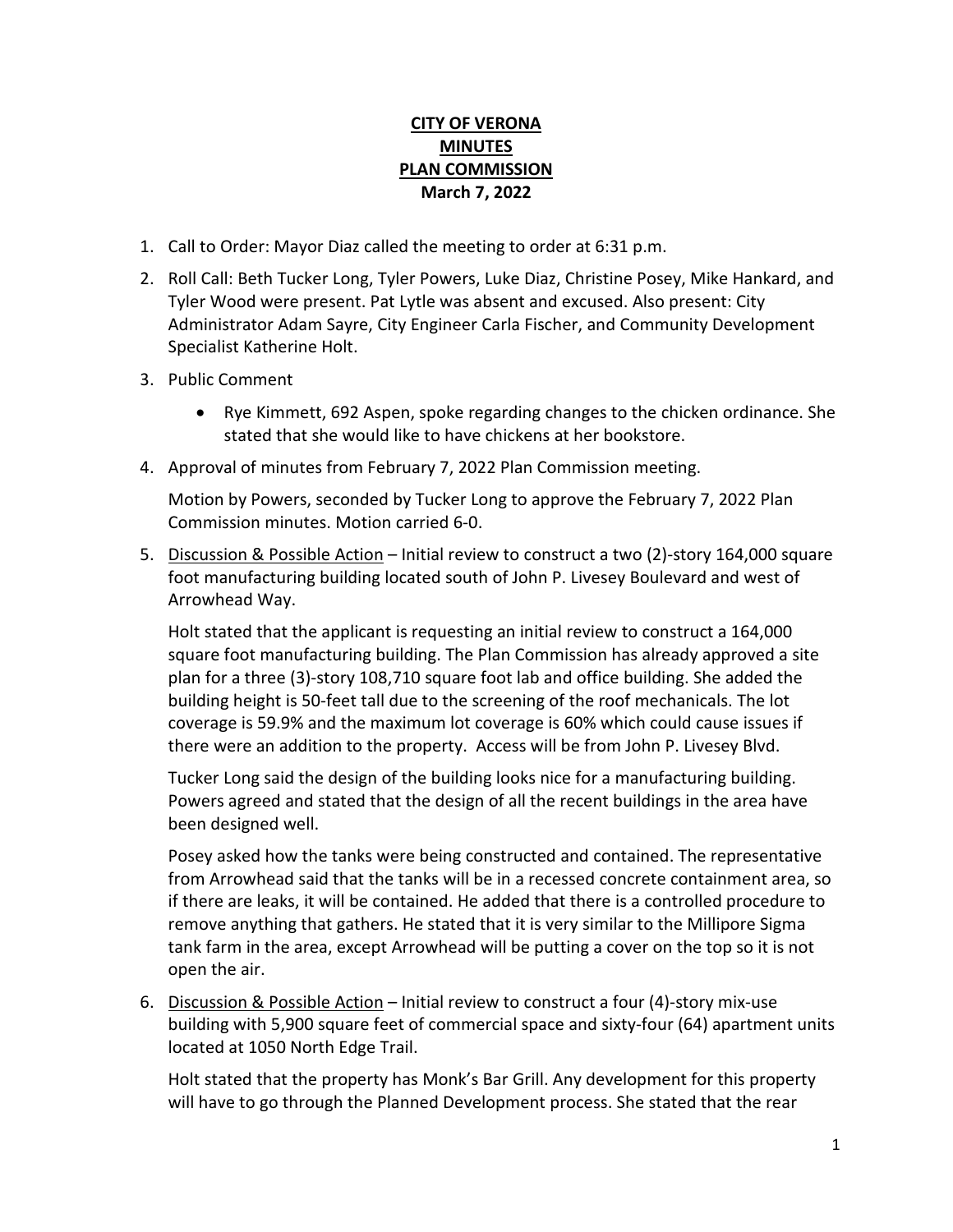setback does not meet the 25-foot requirement. The building height is 46-feet tall at the top of the parapet, and the roof truss is 43-feet tall. The lot coverage exceeds the 40% maximum by double. The applicant is proposing 64 underground parking stalls and 41 surface parking stalls. The minimum surface parking stalls is 61. Staff recommends that the applicant work with the dental office to create a shared parking agreement. Staff also recommends bicycle parking and electric vehicle charging stations. The applicant is proposing a rooftop deck and an outdoor dining area in front of the building. The property has a significant slope from west to east. Holt stated that this development would be exempt from the Residential Development Policy as it is mixed use.

Hankard asked what the purpose of the maximum lot coverage ordinance was. Sayre stated that the intent was to create more green space in the City. He added that the City tried to simplify the ordinance, but inadvertently overcorrected the impervious surface percentage by a lot.

Hankard stated he supports a mixed-use development in this area, and he also supports a four (4)-story building. Powers agrees. He also added that if you look at the impervious surface now, it is close to 100%, so instead of parking lot, there will be apartments and the parking will move underground.

Tucker Long wasn't sure about four (4)-stories for this property as there are houses across the street. She was also concerned about how many apartments the City is constructing right now.

The Monks representative stated they are looking to reduce their footprint with less staff and be able to handle more to-go orders with the drive through.

Posey stated that she was hesitant on the mixed-use, but not entirely against it. She said she was concerned about the four (4)-stories.

Tucker Long stated that she would like to see more two (2)- and three (3)-bedroom units given the proximity to the schools. The outdoor dining and drive through could be disrupting to the apartment residents.

Diaz is in favor of mixed-use for this property. There is a huge need for apartments in Dane County. This project would be the right-size for commercial space in the area. He was a maybe on the four (4)-stories and added that he wasn't a fan of drive throughs but understands why it would be useful for a business to succeed.

## 7. Discussion & Possible Action - Zoning Ordinance changes

a. Camper storage

Posey suggested defining "off season" and "winterization". She added that she was hesitant to allow permanent storage in NR, MR, and UR within 10 feet of the property line.

Tucker Long asked what the reason for the 25-foot length limit in the driveway. Sayre stated that what was in the old ordinance. Tucker Long stated that if the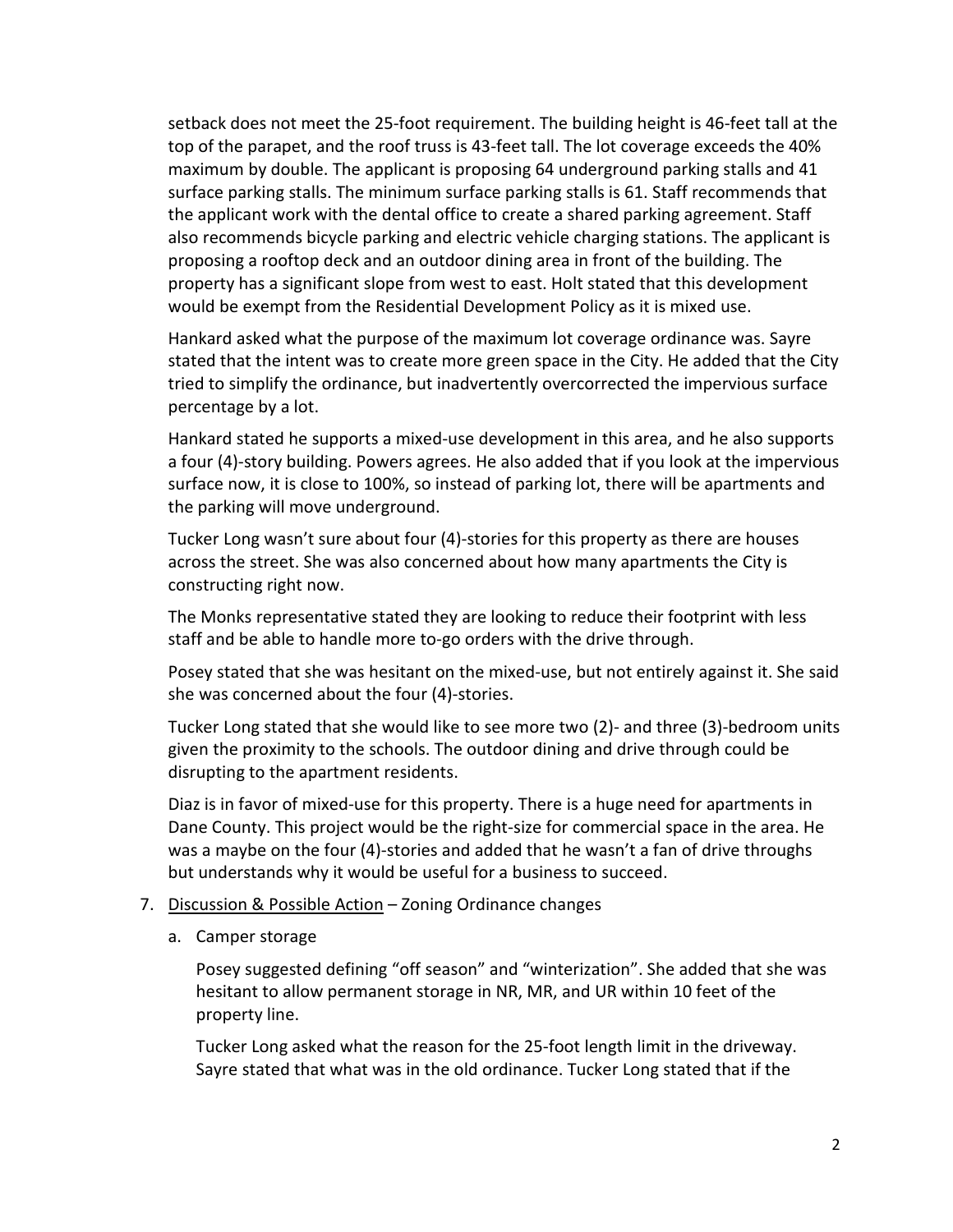vehicle fits in the driveway, it shouldn't matter how long the vehicle is. She didn't necessarily think we needed to codify camper storage regulations in the ordinance.

Hankard stated that in some of the older neighborhoods near downtown, a camper in a driveway blocks the view and that he is in support of the proposed ordinance. He added that he would like to see something about rentals for off-site use.

Tucker Long stated that we could use setbacks to regulate large vehicle parking, rather than not allowing it in cases where it could work. Posey stated that she agreed, and we could use the similar guidelines that we already use for out buildings and accessory structures.

Tucker Long suggested that if owners were to park campers in the rear of the property, they should be required to park on a concrete or other hard surface. Powers agreed and said that would prevent oil or other things from leaking into the ground.

b. Chickens

Sayre stated that the proposed ordinance would allow chickens in all zoning districts. It would also eliminate the licensing requirement.

Diaz stated that he is in favor of eliminating the licensing requirement, especially if people aren't using it. He would be opened to allowing more than four (4) chickens on properties larger than an acre, with a maximum of eight (8).

Wood asked why the maximum number of chickens was four (4). Sayre stated that it's a common limit in the area. Wood stated that he agrees that if someone has over an acre, they should be allowed to have eight (8). Powers and Posey stated that they agreed.

Tucker Long stated that if they were to increase to eight (8) chickens, the size of the coop and the run needs to be increased.

c. Outdoor dining

Sayre stated that the proposed ordinance allows for more flexibility with outdoor dining. Specifically, the ordinance provides more alternative for fencing for outdoor dining with alcohol consumption.

Tucker Long stated that under the proposed ordinance wouldn't allow outdoor areas like the one at Hop Haus because it cannot be accessed from inside. She asked if this would create a problem. Sayre stated that the Hop Haus is a unique situation and there are no other areas in the City like that.

Posey stated it's important to offer more outdoor dining.

Hankard is for the change, and it doesn't seem like there has been many issues with outdoor alcohol consumption.

d. Lot coverage